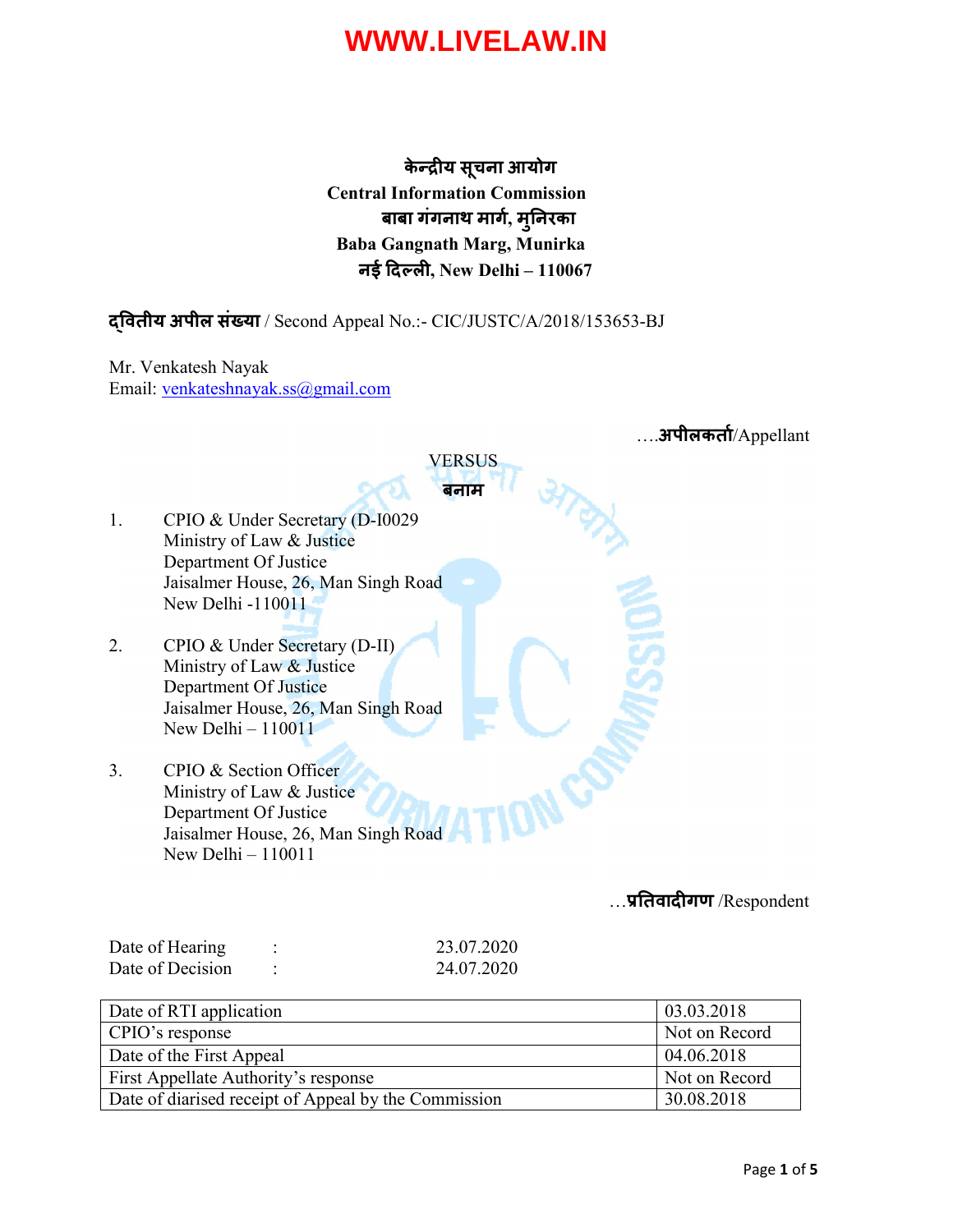#### O R D E R

#### FACTS:

The Appellant vide his RTI application sought information on 05 points regarding the unstarred question no 2187 replied by the Hon'ble Minister for State for Law and Justice and Corporate Affairs, on 05/01/2018, in the Rajya Sabha; photocopy of the request sent by the Government of India to Chief Justices of High Courts for ensuring due consideration to be given to suitable candidates belonging to SCs, STs, OBCs, Minorities and Women while sending proposals for appointment as Judges of those High Courts; photocopy of all replies received from Chief Justices, if any, till the date of RTI application, relating to the request mentioned above and issues related thereto.

Dissatisfied due to non – receipt of any response from the CPIO, the Appellant approached the FAA. The reply of the CPIO/ Order of the FAA, if any, is not on the record of the Commission.

**GITCHIA** 

#### HEARING:

Facts emerging during the hearing: The following were present: Appellant: Mr. Venkatesh Nayak in person; Respondent: Absent;

The Appellant re-iterated the contents of his RTI application and stated that no reply was received by him till the filing of the instant Appeal before the Commission. While stating that the CPIO replied to him vide letter dated 27.08.2018, the Appellant submitted that the First Appeal was not replied, till date. During the hearing the Appellant referred to the reply of the CPIO and stated that points 01 and 02 of the RTI application were not answered to his satisfaction since no clear and cogent reason was provided regarding non-disclosure of information apart from mentioning that communication/ letter between the Chief Justice and the Government as sought by the Appellant are not disclosed. As regards point no 03, the Appellant stated that although a reference was made to the Memorandum of Procedures regarding appointment of judges, the same did not address the issue of due consideration given to candidates belonging to SCs, STs, OBCs, Minorities and Women while sending proposals for appointment as Judges. While expressing his satisfaction on the reply provided on point no 04 of RTI application, the Appellant submitted that with regard to point no 05, the reference made by the Respondent to the order of the Hon'ble Supreme Court in SLP (C) No 32855/2009 dated 04.12.2009 in CPIO and Anr vs Subhash Chandra Agrawal to deny information u/s 8 (1)(b) of the RTI Act, 2005 was not tenable at this stage since the said matter had been finally decided by the Apex Court in Civil Appeal No 10044/10045/2683 of 2010 vide judgement dated 13.11.2019 wherein the CPIO, Supreme Court of India was directed to re-examine the matter after following the procedure under Section 11(1) of the RTI Act as the information related to third parties. During the hearing, the Appellant stated that at this stage he would be satisfied if the total number of proposals relating to SC, ST, OBC, Minorities and Women candidates is provided to him.

The Commission observed that the RTI Act, 2005 stipulates time limits in its various provisions relating to responding to RTI Applications, transfer of applications, filing and disposing of first appeal to ensure that a culture of information dissemination is strengthened so that a robust functioning of the democracy gets established. This was recognised by the Hon'ble High Court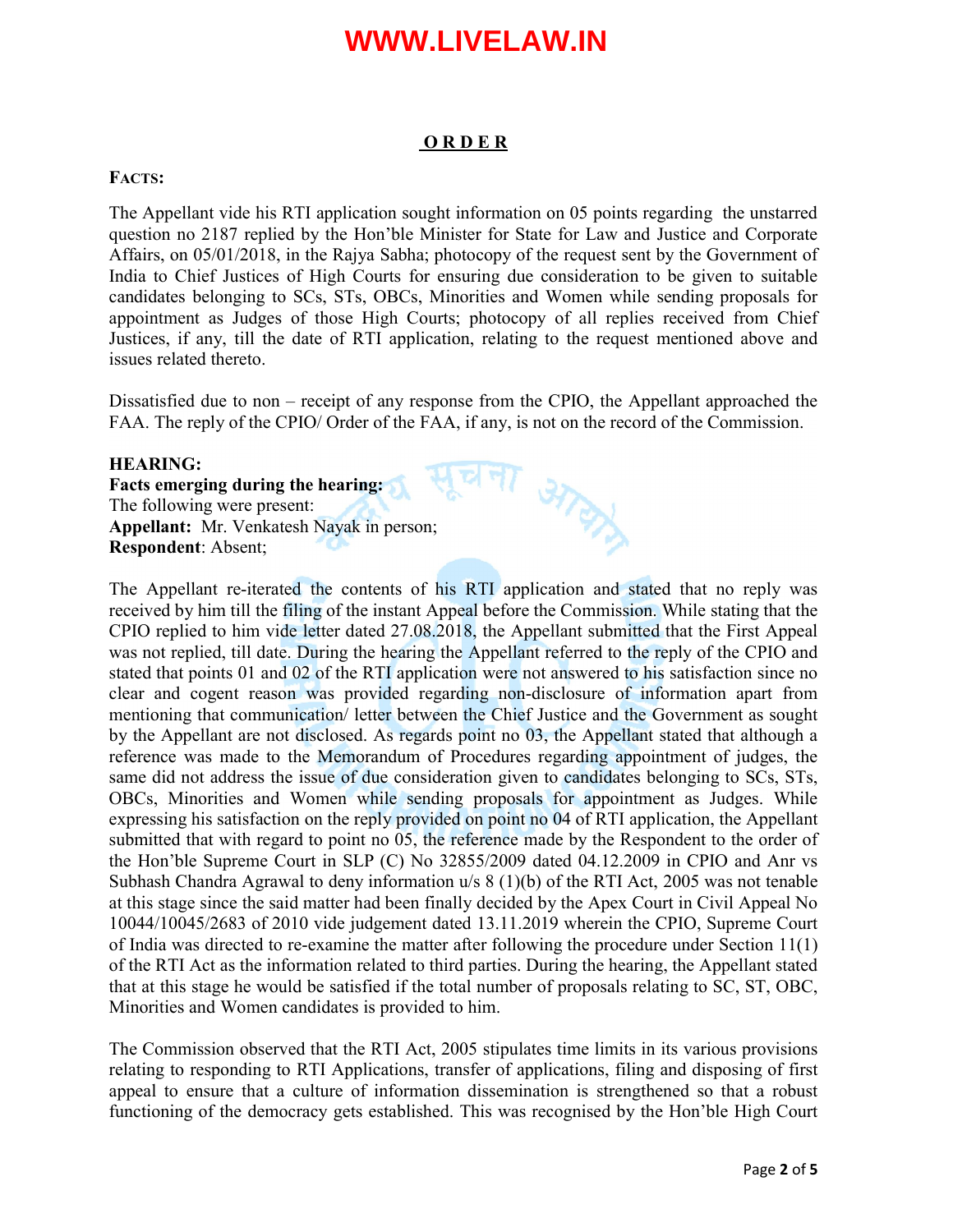of Delhi in Mujibur Rehman vs Central Information Commission (W.P. (C) 3845/2007)(Dated 28 April, 2009) wherein it was held as under:

*"14.......The court cannot be unmindful of the circumstances under which the Act was framed, and brought into force. It seeks to foster an "openness culture" among state agencies, and a wider section of "public authorities" whose actions have a significant or lasting impact on the people and their lives. Information seekers are to be furnished what they ask for, unless the Act prohibits disclosure; they are not to be driven away through sheer inaction or filibustering tactics of the public authorities or their officers. It is to ensure these ends that time limits have been prescribed, in absolute terms, as well as penalty provisions. These are meant to ensure a culture of information disclosure so necessary for a robust and functioning democracy."* 

Furthermore, the Hon'ble Delhi High Court in the matter of J P Aggarwal v. Union of India (WP (C) no. 7232/2009 clearly stated that the PIO acts as the Pivot for enforcing the implementation of the Act. The relevant extracts of the decision are as under:

*"* 7*"it is the PIO to whom the application is submitted and it is who is responsible for ensuring that the information as sought is provided to the applicant within the statutory requirements of the Act. Section 5(4) is simply to strengthen the authority of the PIO within the department; if the PIO finds a default by those from whom he has sought information. The PIO is expected to recommend a remedial action to be taken". The RTI Act makes the PIO the pivot for enforcing the implementation of the Act." 8………….The PIO is expected to apply his / her mind, duly analyse the material* 

*before him / her and then either disclose the information sought or give grounds for non-disclosure."*

*Furthermore, the Hon'ble Delhi High Court in the case of Shri Vivek Mittal v. B.P. Srivastava, W.P.(C) 19122/2006 dated 24.08.2009 had upheld the view of the CIC and observed that*

*"…..The Act as framed, castes obligation upon the CPIOs and fixes responsibility in case there is failure or delay in supply of information. It is the duty of the CPIOs to ensure that the provisions of the Act are fully complied with and in case of default, necessary consequences follow".*

*Furthermore, the Hon'ble High Court of Delhi in the matter of R.K. Jain vs Union of India, LPA No. 369/2018, dated 29.08.2018, held as under:*

*"9………………………….. That apart, the CPIO being custodian of the information or the documents sought for, is primarily responsible under the scheme of the RTI Act to supply the information and in case of default or dereliction on his part, the penal action is to be invoked against him only.*"

The Commission also noted that it should be the endeavour of the CPIO to ensure that maximum assistance should be provided to the RTI applicants to ensure the flow of information. In this context, the Commission referred to the OM No.4/9/2008-IR dated 24.06.2008 issued by the DoP&T on the Subject "*Courteous behavior with the persons seeking information under the RTI Act, 2005"* wherein it was stated as under:

*"The undersigned is directed to say that the responsibility of a public authority and its public information officers (PIO) is not confined to furnish information but also to provide necessary help to the information seeker, wherever necessary."*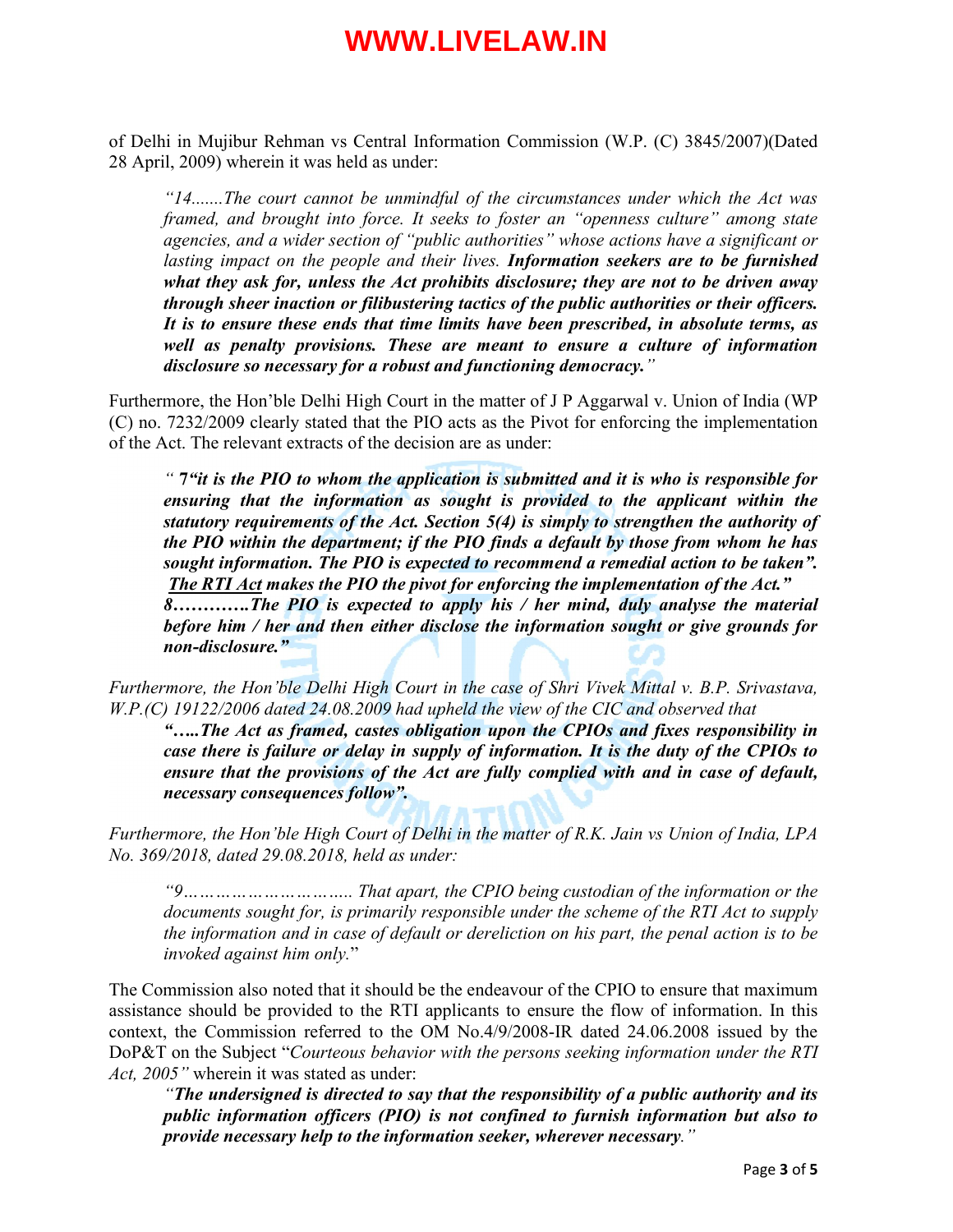Furthermore, in OM No. 20/10/23/2007-IR dated 09.07.2009, issued by the M/o Personnel, Public Grievances and Pensions, D/o Personnel and Training, while elaborating on the duties and responsibilities of the FAA, it was stated that:

*"3. Deciding appeals under the RTI Act is a quasi judicial function. It is, therefore, necessary that the appellate authority should see that the justice is not only done but it should also appear to have been done. In order to do so, the order passed by the appellate authority should be a speaking order giving justification for the decision arrived at.*

*5..............................The Act provides that the first appellate authority would be an officer senior in rank to the CPIO. Thus, the appellate authority, as per provisions of the Act, would be an officer in a commanding position vis a vis' the CPIO. Nevertheless, if, in any case, the CPIO does not implement the order passed by the appellate authority and the appellate authority feels that intervention of higher authority is required to get his order implemented, he should bring the matter to the notice of the officer in the public authority competent to take against the CPIO. Such competent officer shall take necessary action so as to ensure implementation of the RTI Act. "*

#### DECISION:

Keeping in view the facts of the case and the submissions made by the Appellant and in the light of the decisions cited above as also the provisions of the Act as per which a clear, cogent and timely response ought to be provided by the CPIO/ FAA, the Commission instructs the Respondent to FAA, D/o Justice, M/o Law and Justice to examine the RTI Application/ First Appeal and provide a clear, cogent and precise response to the Appellant within a period of 30 days from the date of receipt of this order depending upon the condition for containment of the Corona Virus Pandemic in the Country.

The Commission also instructs the Respondent Public Authority to convene periodic conferences/seminars to sensitize, familiarize and educate the concerned officials about the relevant provisions of the RTI Act, 2005 for effective discharge of its duties and responsibilities.

The Appeal stands disposed accordingly.

(The order will be posted on the website of the Commission)

(Bimal Julka) (बमल जु का)

(Chief Information Commissioner) (मुख्य सूचना आयुक्त)

Authenticated true copy

(अभिप्रमाणित सत्यापित प्रति)

(K.L. Das) (के.एल.दास) (Dy. Registrar) (उप-[पंजीयक](mailto:kl.das@nic.in)) 011-26186535/ kl.das@nic.in दनांक / Date: 24.07.2020